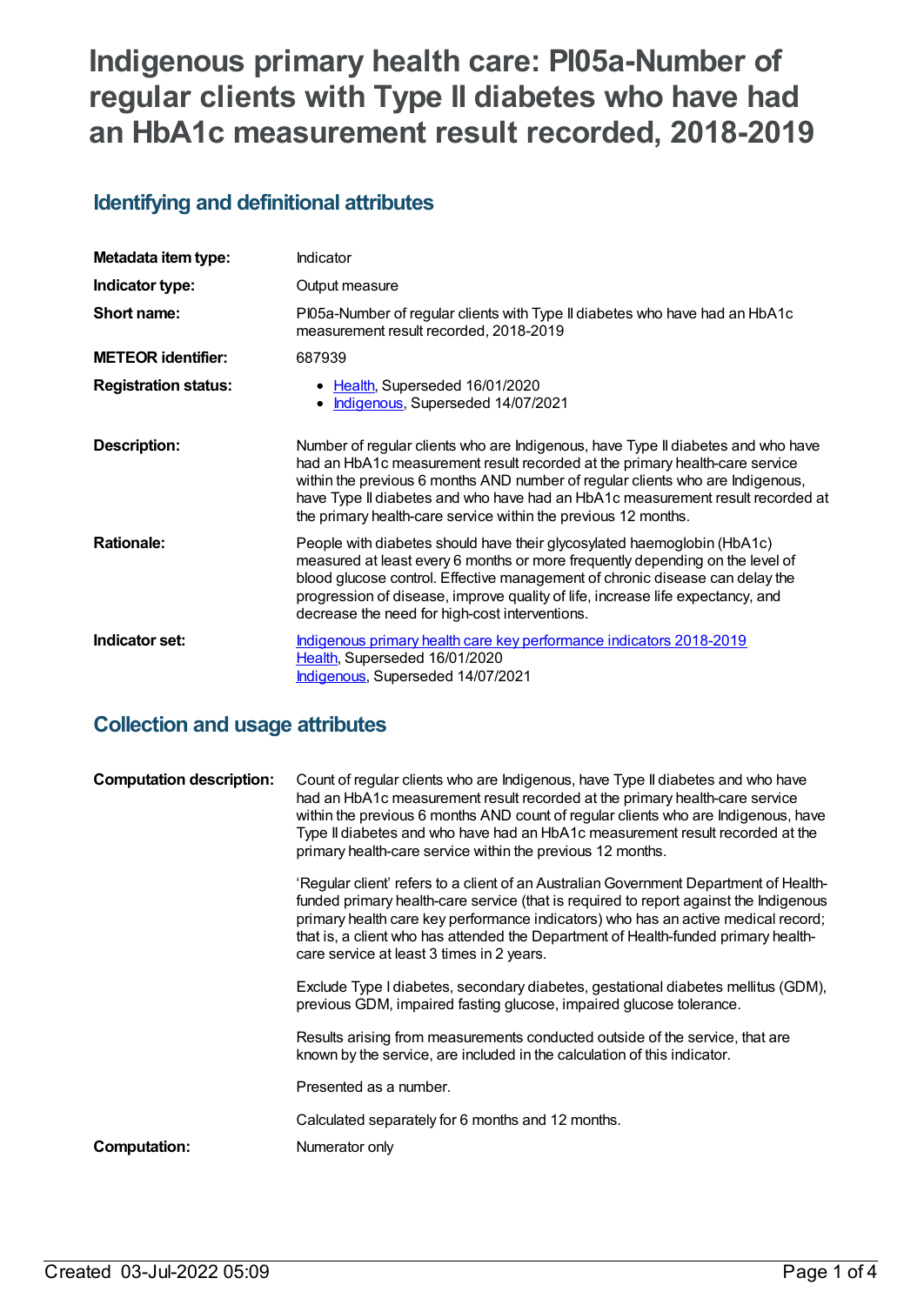Calculation A: Number of regular clients who are Indigenous, have Type II diabetes and who have had an HbA1c measurement result recorded at the primary healthcare service within the previous 6 months.

Calculation B: Number of regular clients who are Indigenous, have Type II diabetes and who have had an HbA1c measurement result recorded at the primary healthcare service within the previous 12 months.

| Numerator data elements: | Data Element / Data Set-                                                                |
|--------------------------|-----------------------------------------------------------------------------------------|
|                          | Person-diabetes mellitus status, code NN                                                |
|                          | <b>Data Source</b>                                                                      |
|                          | Indigenous primary health care data collection                                          |
|                          | NMDS / DSS                                                                              |
|                          | Indigenous primary health care NBEDS 2018-19                                            |
|                          | Guide for use                                                                           |
|                          | Type II diabetes only.                                                                  |
|                          | Data Element / Data Set-                                                                |
|                          | Person-glycosylated haemoglobin measurement result recorded indicator,<br>yes/no code N |
|                          | Data Source                                                                             |
|                          | Indigenous primary health care data collection                                          |
|                          | NMDS / DSS                                                                              |
|                          | Indigenous primary health care NBEDS 2018-19                                            |
|                          | Data Element / Data Set-                                                                |
|                          | Person-Indigenous status, code N                                                        |
|                          | <b>Data Source</b>                                                                      |
|                          | Indigenous primary health care data collection                                          |
|                          | NMDS / DSS                                                                              |
|                          | Indigenous primary health care NBEDS 2018-19                                            |
|                          | Data Element / Data Set                                                                 |
|                          | Person-regular client indicator, yes/no code N                                          |
|                          | Data Source                                                                             |
|                          | Indigenous primary health care data collection                                          |
|                          | NMDS / DSS                                                                              |
|                          | Indigenous primary health care NBEDS 2018-19                                            |
|                          |                                                                                         |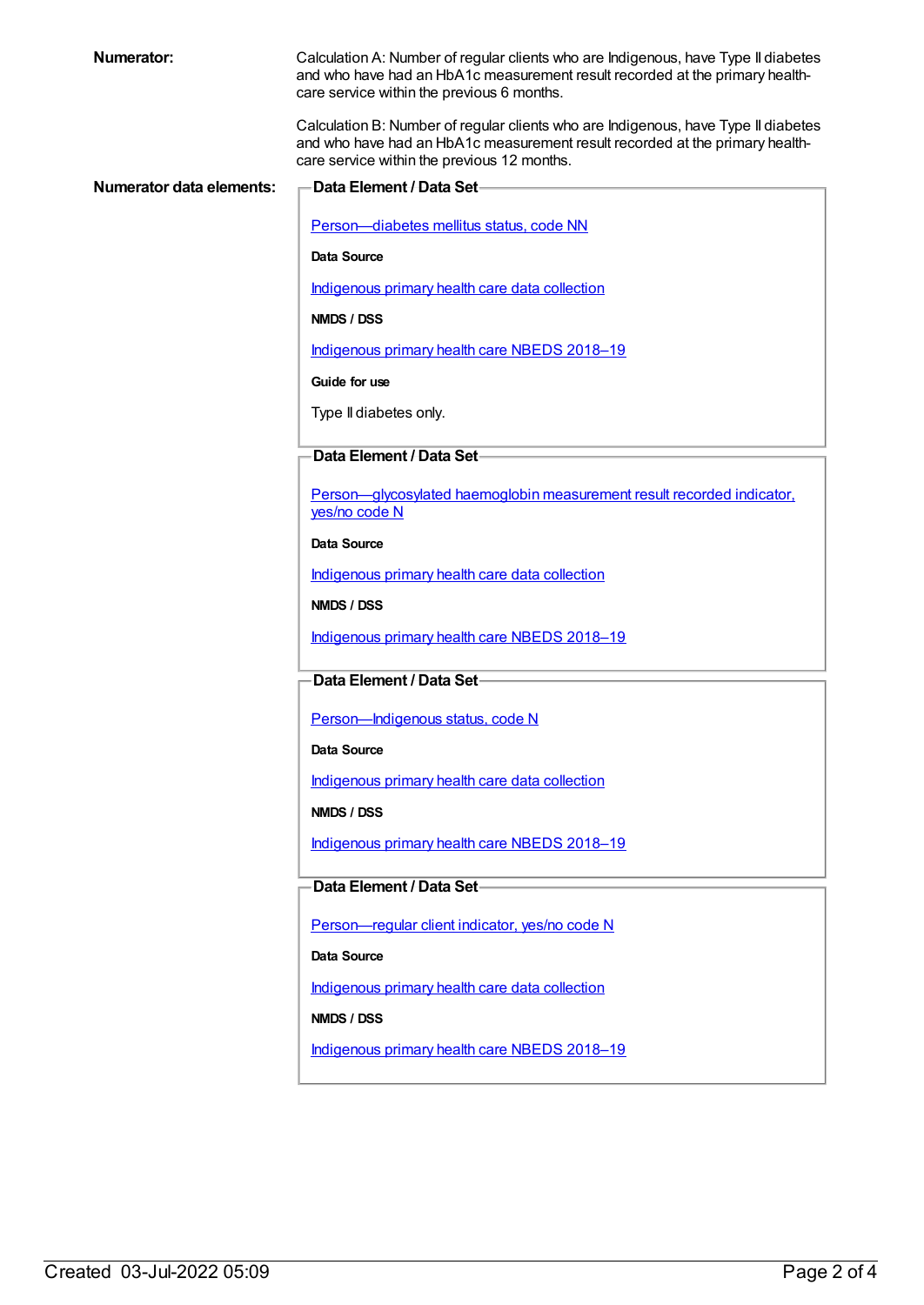| Disaggregation:                         | 1. Sex:<br>a) Male<br>b) Female                                                                                                                                                                 |  |  |
|-----------------------------------------|-------------------------------------------------------------------------------------------------------------------------------------------------------------------------------------------------|--|--|
|                                         | 2. Age group:<br>$a)$ 0-4 years<br>$b)$ 5-14 years<br>c) 15-24 years<br>d) 25-34 years<br>e) 35-44 years<br>f) 45-54 years<br>g) 55-64 years<br>h) 65 years and over                            |  |  |
| <b>Disaggregation data</b><br>elements: | Data Element / Data Set-<br>Person-age, total years N[NN]<br>Data Source<br>Indigenous primary health care data collection<br><b>NMDS / DSS</b><br>Indigenous primary health care NBEDS 2018-19 |  |  |
|                                         | Data Element / Data Set-<br>Person-sex, code X<br><b>Data Source</b><br>Indigenous primary health care data collection<br><b>NMDS / DSS</b>                                                     |  |  |
|                                         | Indigenous primary health care NBEDS 2018-19                                                                                                                                                    |  |  |

## **Representational attributes**

| Count   |
|---------|
| Real    |
| Person  |
| N[N(6)] |
|         |

### **Indicator conceptual framework**

| <b>Framework and</b> | Effective/Appropriate/Efficient |
|----------------------|---------------------------------|
| dimensions:          |                                 |

### **Data source attributes**

| Data sources: | Data Source                                    |
|---------------|------------------------------------------------|
|               | Indigenous primary health care data collection |
|               | Frequency                                      |
|               | 6 monthly                                      |
|               | Data custodian                                 |
|               | Australian Institute of Health and Welfare.    |